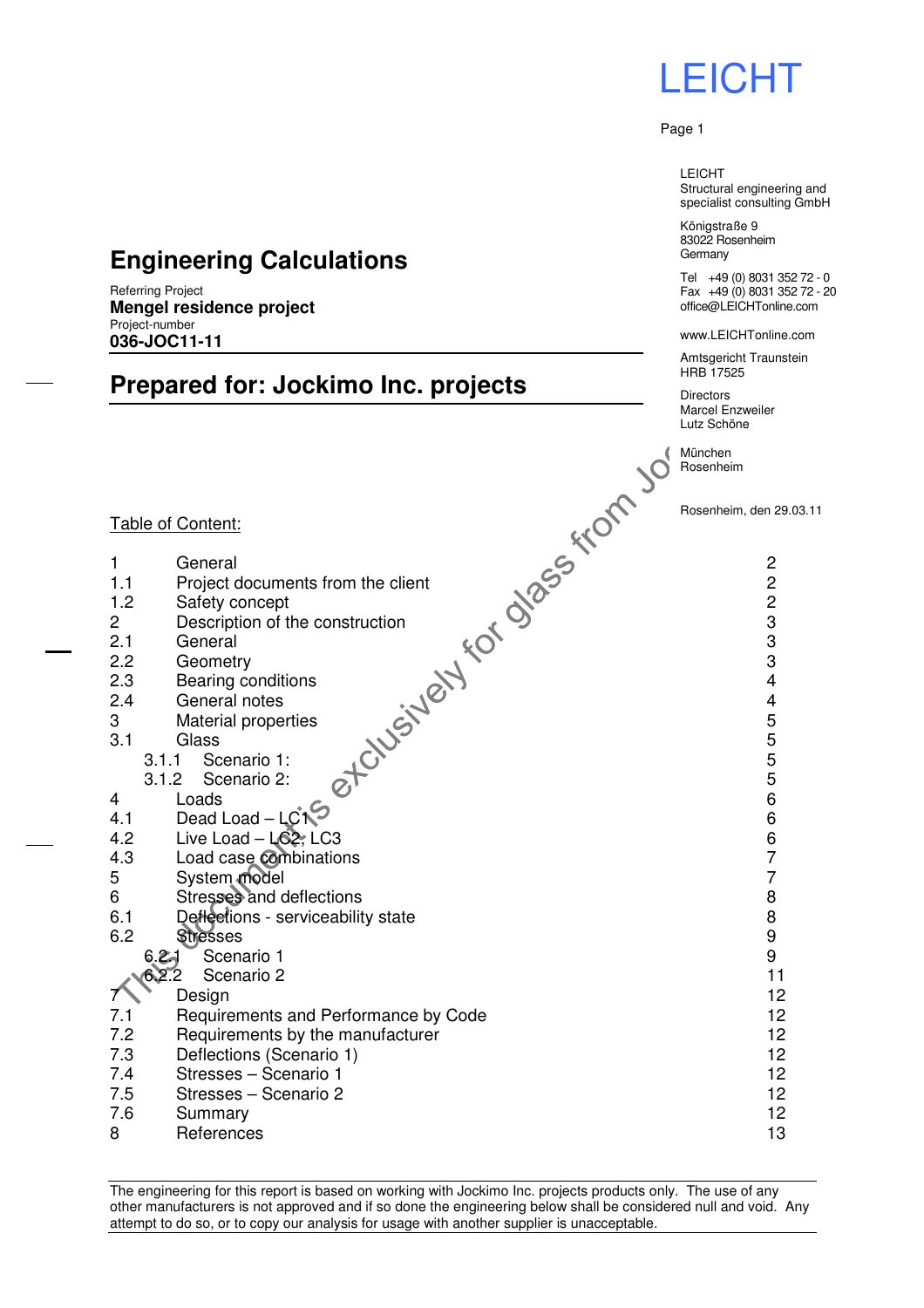

#### **1 General**

The glass insert panels are manufactured by "Jockimo Inc. projects", UL approved in accordance with UL 410, the US standard for the slip resistance of insert surface materials.

Address of the Manufacturer: Jockimo Inc. projects

Newport Beach, CA 92660

This report is about the glass panels only.

#### **1.1 Project documents from the client**

Submitted by mail on 21<sup>st</sup> March 2011:

8 panels:

3/8" top layer – Low Iron tempered .060 inter layer - PVB 3/8" middle layer – Low Iron tempered .060 inter layer – Sentry Glass Plus 3/8" bottom layer – Low Iron tempered

#### **1.2 Safety concept**

20101 SW Birch, Suite #276<br>
Newport Beach, CA 92660<br>
only.<br>
client<br>
1:<br>  $\begin{bmatrix}\n\downarrow & \downarrow & \downarrow & \downarrow \\
\downarrow & & & \downarrow & \downarrow \\
\downarrow & & & \downarrow & \downarrow \\
\downarrow & & & \downarrow & \downarrow \\
\downarrow & & & \downarrow & \downarrow \\
\downarrow & & & \downarrow & \downarrow \\
\downarrow & & & \downarrow & \downarrow \\
\downarrow & & & \downarrow & \downarrow \\
\downarrow & & & \downarrow & \downarrow \\
\downarrow & & & \downarrow & \downarrow$ Due to the specific features of glass the panels are built from three single panes. For the calculations, we use two scenarios:

Scenario 1: Two panes carry the applied loads for a long period of time (usually 10 years).

Scenario 2: One pane breaks and only two panes can carry the loads for a shorter period of time (usually  $\Phi$  vear), assuming that the owner replaces a broken panel.

In the serviceability state, which shows the deflections, all panes are considered.

Note: The shown period of time does not reflect the lifespan, but the accumulated load<br>duration **This doctif**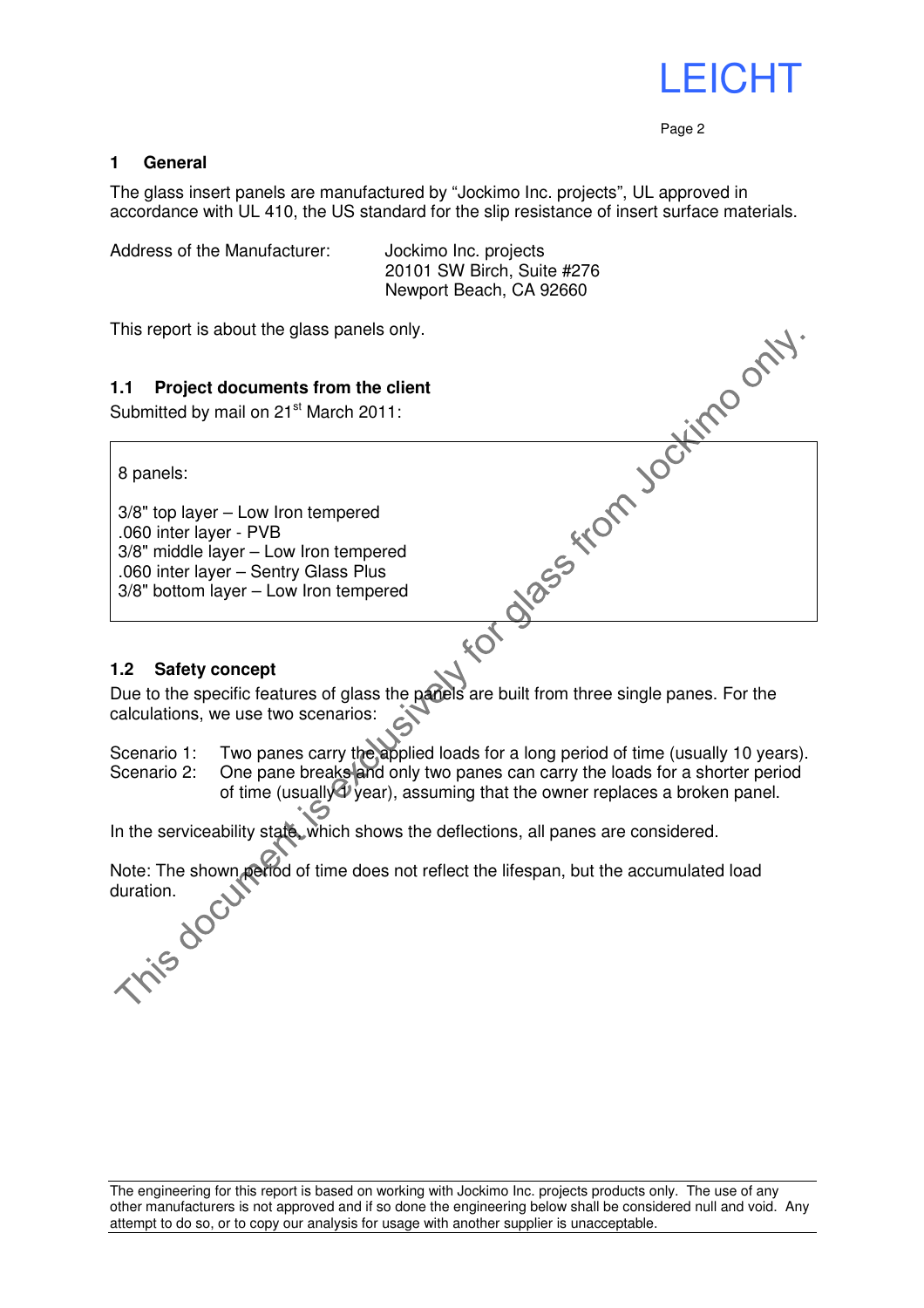#### **2 Description of the construction**

#### **2.1 General**

The considered glass panels (approx. 58" x 62, 42-1/2" x 62" and 56" x 62") are supported by a steel structure. From an engineering point of view the 58" x 62" plates are governing because of the bigger span. Due to this in the following only these panels are considered. This approach guarantees a sufficient safety for all panels with a shorter length than 58".

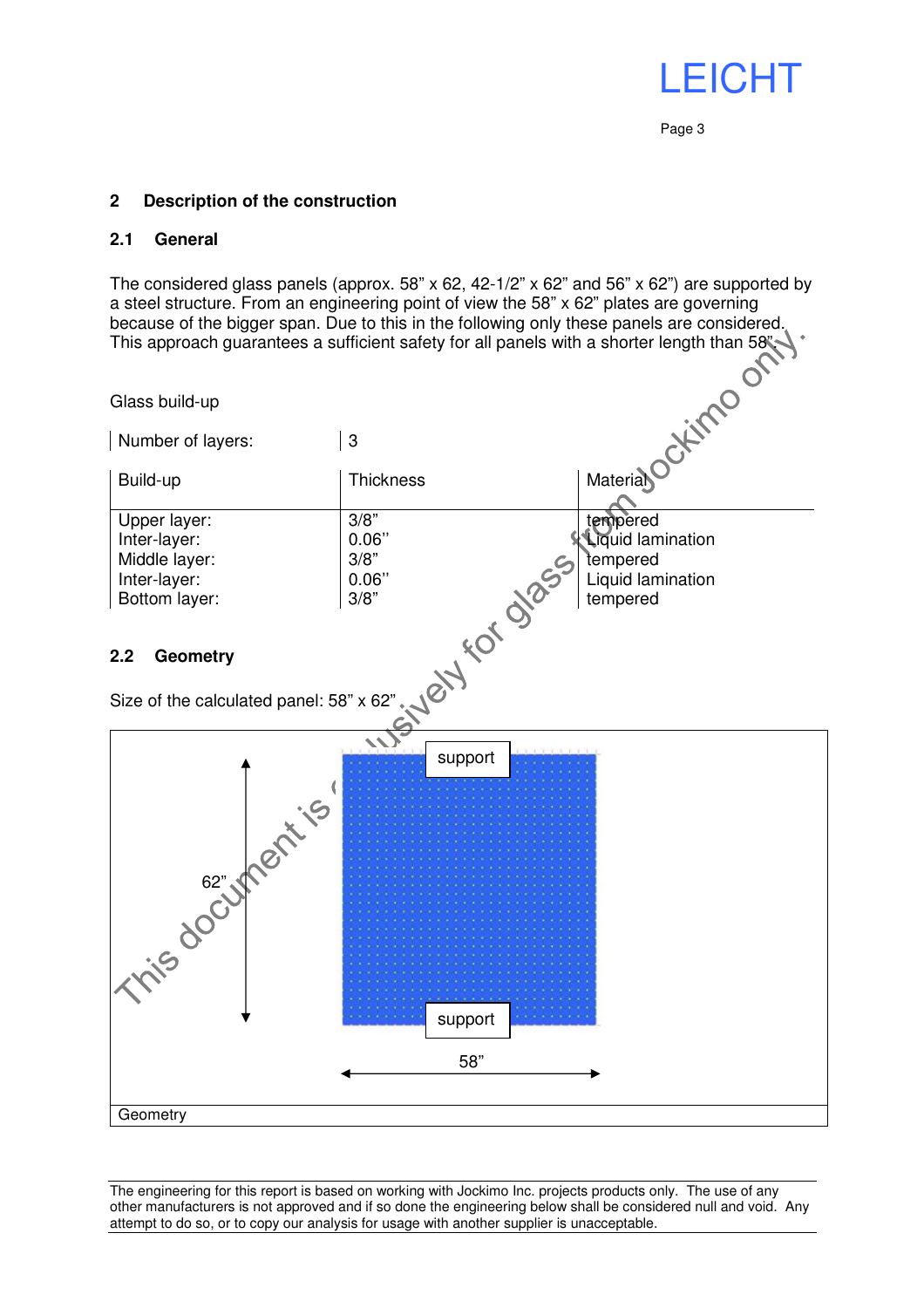#### **2.3 Bearing conditions**

The panel is supported on the considered sides in vertical direction. It is assumed that the entire construction is stable without any strength of the glass. The type of silicone and setting blocks is to be specified by Jockimo. Using products other than specified can cause product failure and doing so voids any warranty. The silicone setting strips should be glued to the steel substructure before the glass is set. The silicone setting blocks should be 60 - 70 shore steel substructure before the glass is set. The silicone setting blocks should be 60 - 70 shore and have a minimum allowable stress of 500 psi.

#### **2.4 General notes**

The position of the glass sheets is to be fixed against uplift at the support, either by mechanical fixing or splicing to the support.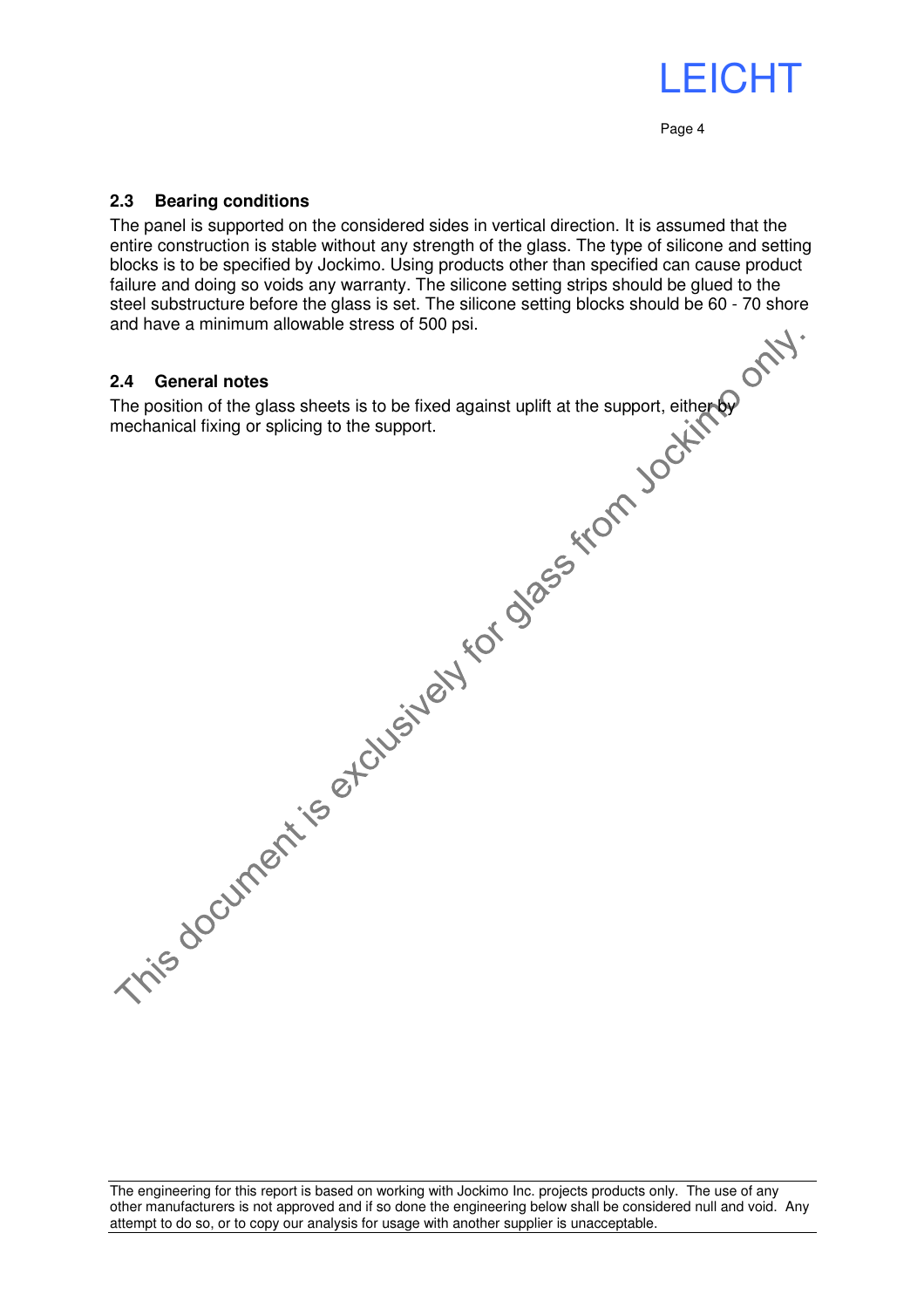#### **3 Material properties**

#### **3.1 Glass**

- Young's Modulus =  $10,400,000$  psi
- $\blacksquare$  Poisson Ratio = 0.22
- Allowable edge stress per ASTM E1300 :

#### 3.1.1 Scenario 1:

#### Load duration 10 years

| 3.1.1 Scenario 1:                                                                                                                                | Load duration 10 years                                                                                                                                                                                                                       |                                                                       |                    |                       |                                                                                                                                |  |  |  |  |
|--------------------------------------------------------------------------------------------------------------------------------------------------|----------------------------------------------------------------------------------------------------------------------------------------------------------------------------------------------------------------------------------------------|-----------------------------------------------------------------------|--------------------|-----------------------|--------------------------------------------------------------------------------------------------------------------------------|--|--|--|--|
|                                                                                                                                                  | Allowable Design Stress of Glass acc. to GANA & ASTM E1300-04 (Appendix X8 & X9)                                                                                                                                                             |                                                                       |                    |                       |                                                                                                                                |  |  |  |  |
|                                                                                                                                                  | Glass type:                                                                                                                                                                                                                                  | FT<br>$FT$ = Fully tempered, $HS$ = Heat Strengthened, $A$ = Annealed |                    |                       |                                                                                                                                |  |  |  |  |
|                                                                                                                                                  | <b>Glass Slope:</b>                                                                                                                                                                                                                          | 0<br>Degrees from horizontal (input is limited from 0° to 90°)        |                    |                       |                                                                                                                                |  |  |  |  |
|                                                                                                                                                  |                                                                                                                                                                                                                                              | load duration (d): 3.15E+08 seconds                                   |                    |                       |                                                                                                                                |  |  |  |  |
|                                                                                                                                                  | Data from Table 6 of Gana Manual:                                                                                                                                                                                                            |                                                                       |                    |                       |                                                                                                                                |  |  |  |  |
|                                                                                                                                                  | Breakage 1/1,000<br>Breakage 8/1,000                                                                                                                                                                                                         | А<br>1900<br>2800                                                     | HS<br>4700<br>5600 | FT.<br>10200<br>11200 | psi, due to 60 second load duration.                                                                                           |  |  |  |  |
|                                                                                                                                                  | For overhead glazing (Slope < 75°), design values with probability of breakage of 1 lite in 1,000 will<br>be used. For vertical glazing (Slope ≳ 75°), design values with probability of breakage of 8 lites per<br>1,000 will be used.      |                                                                       |                    |                       |                                                                                                                                |  |  |  |  |
|                                                                                                                                                  | Design equation: $\sigma_{\text{alt}} = \sigma_{\text{sol}} \left( \frac{60 \text{ sec}}{d} \right)^{\frac{1}{16}}$                                                                                                                          |                                                                       |                    |                       | Where: $\sigma_{60}$ = appropriate stress from values<br>above d=load duration for current application (in<br>days or seconds) |  |  |  |  |
|                                                                                                                                                  | Allowable design stress=                                                                                                                                                                                                                     |                                                                       | 3878               | psi                   |                                                                                                                                |  |  |  |  |
| 3.1.2 Scenario 2:                                                                                                                                | Load duration 1 year                                                                                                                                                                                                                         |                                                                       |                    |                       |                                                                                                                                |  |  |  |  |
|                                                                                                                                                  |                                                                                                                                                                                                                                              |                                                                       |                    |                       | Allowable Design Stress of Glass acc. to GANA & ASTM E1300-04 (Appendix X8 & X9)                                               |  |  |  |  |
|                                                                                                                                                  | Glass type:                                                                                                                                                                                                                                  | FT                                                                    |                    |                       | $FT$ = Fully tempered, $HS$ = Heat Strengthened, $A$ = Annealed                                                                |  |  |  |  |
|                                                                                                                                                  | <b>Glass Slope:</b><br>$\mathbf{0}$<br>Degrees from horizontal (input is limited from $0^{\circ}$ to $90^{\circ}$ )                                                                                                                          |                                                                       |                    |                       |                                                                                                                                |  |  |  |  |
|                                                                                                                                                  | load duration (d): 31536000 seconds                                                                                                                                                                                                          |                                                                       |                    |                       |                                                                                                                                |  |  |  |  |
|                                                                                                                                                  | Data from Table 6 of Gana Manual:                                                                                                                                                                                                            |                                                                       |                    |                       |                                                                                                                                |  |  |  |  |
|                                                                                                                                                  | Breakage 1/1,000<br>Breakage 8/1,000                                                                                                                                                                                                         | А<br>1900<br>2800                                                     | НS<br>4700<br>5600 | FT.<br>10200<br>11200 | psi, due to 60 second load duration.                                                                                           |  |  |  |  |
|                                                                                                                                                  | For overhead glazing (Slope < 75°), design values with probability of breakage of 1 lite in 1,000 will<br>be used. For vertical glazing (Slope $\geq$ 75°), design values with probability of breakage of 8 lites per<br>1,000 will be used. |                                                                       |                    |                       |                                                                                                                                |  |  |  |  |
|                                                                                                                                                  | Design equation: $\sigma_{\text{all}} = \sigma_{60} \left( \frac{60 \text{ sec}}{d} \right)^{\frac{1}{16}}$                                                                                                                                  |                                                                       |                    |                       | Where: $\sigma_{60}$ = appropriate stress from values<br>above d=load duration for current application (in<br>days or seconds) |  |  |  |  |
| Allowable design stress=<br><u>4478</u><br>psi<br>Table 1: Allowable design stress of glass according GANA & ASTM with a load duration of 1 year |                                                                                                                                                                                                                                              |                                                                       |                    |                       |                                                                                                                                |  |  |  |  |
|                                                                                                                                                  |                                                                                                                                                                                                                                              |                                                                       |                    |                       |                                                                                                                                |  |  |  |  |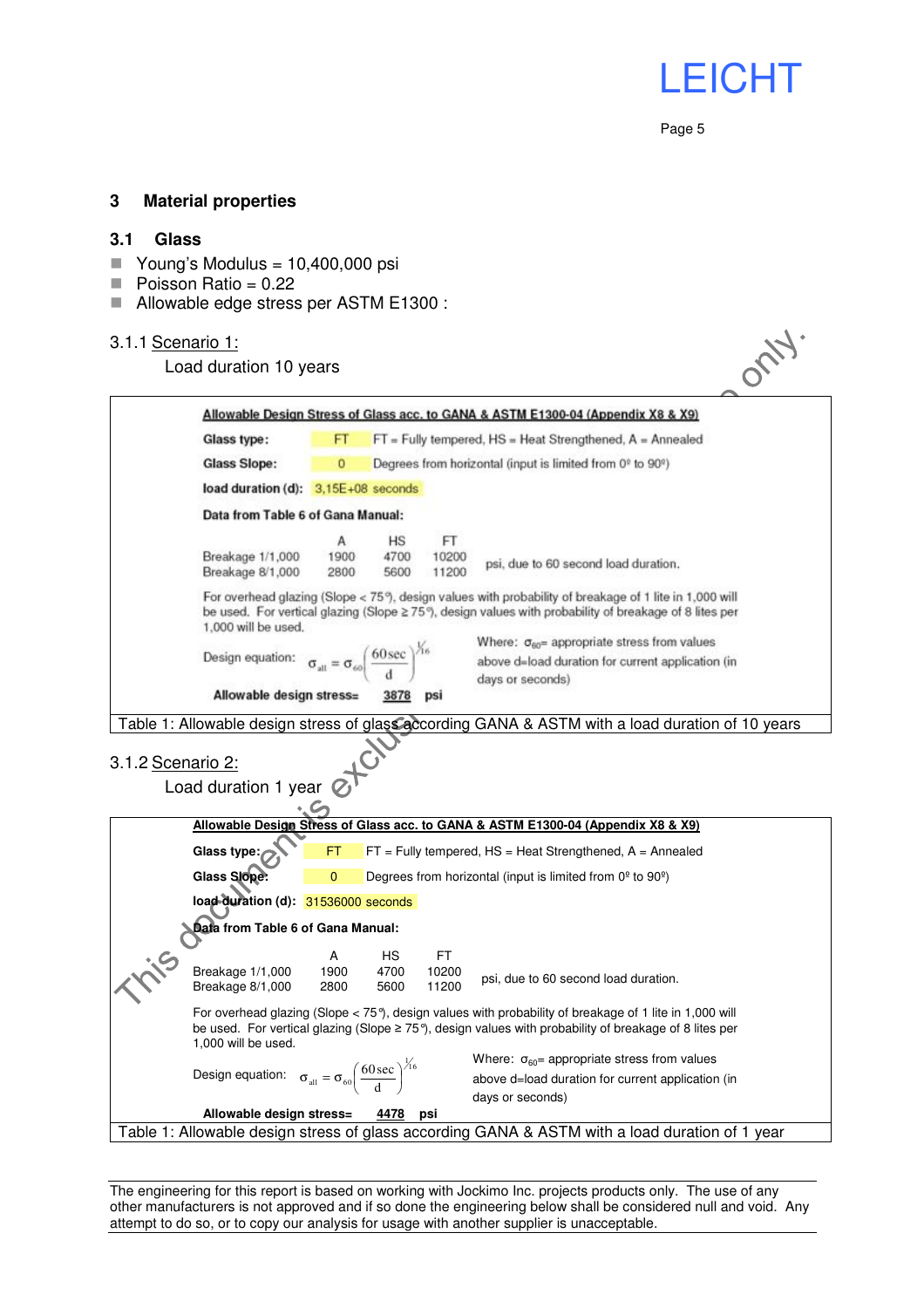

#### **4 Loads**

#### **4.1 Dead Load – LC1**

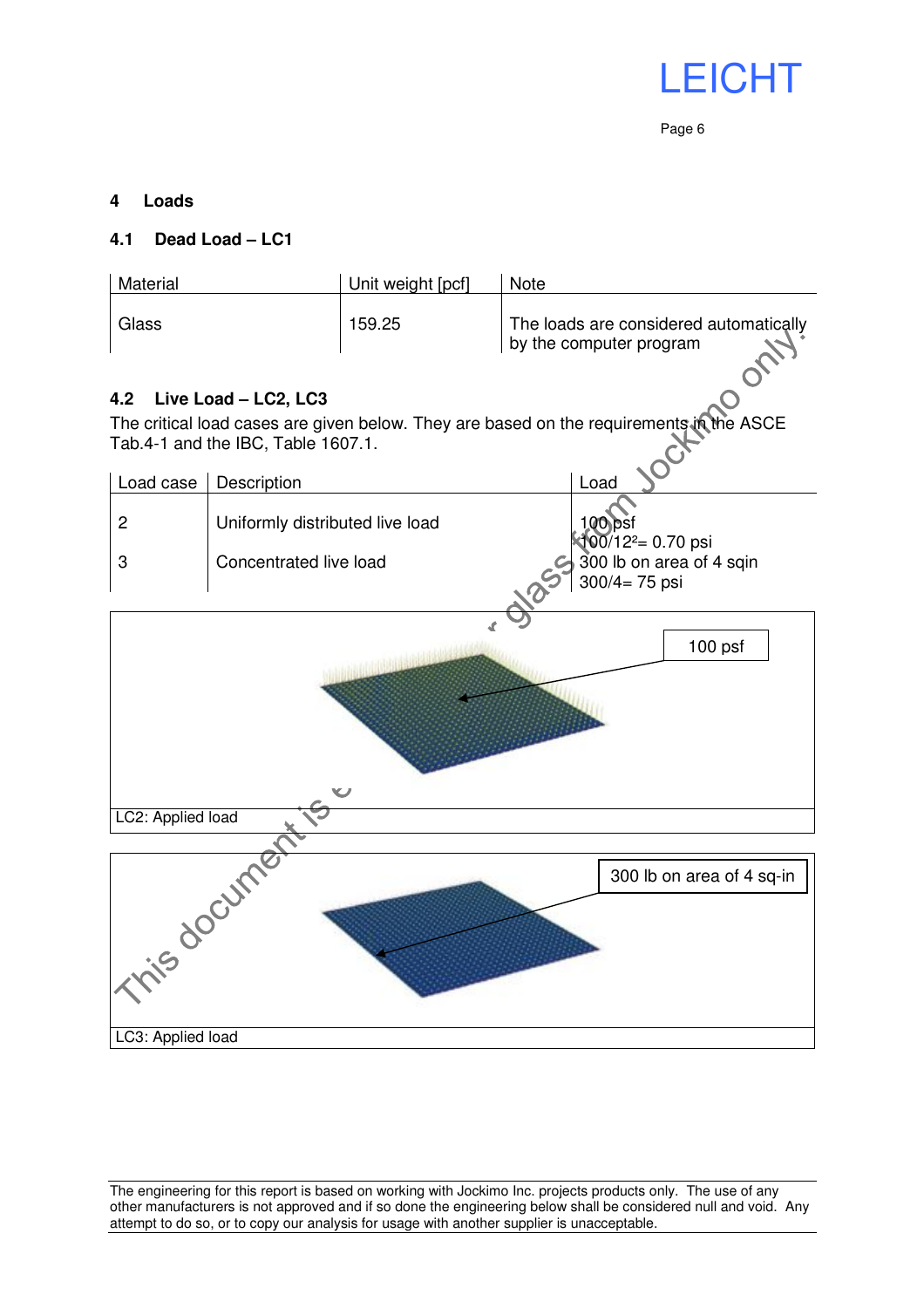

#### **4.3 Load case combinations**

| Load case combination | Description       | <b>Note</b>                                  |  |
|-----------------------|-------------------|----------------------------------------------|--|
| Scenario 1            |                   |                                              |  |
| <b>LCC 1.1</b>        | $LC$ 1 + 2/3 LC 2 | Dead load + uniformly distributed live load, |  |
|                       |                   | 2 pane                                       |  |
| <b>LCC 2.1</b>        | $LC$ 1 + 2/3 LC 3 | Dead load + concentrated live load,          |  |
|                       |                   | 2 pane                                       |  |
| Scenario 2            |                   |                                              |  |
| <b>LCC 1.2</b>        | $LC1 + LC2$       | Dead load + uniformly distributed live load, |  |
|                       |                   | 2 pane                                       |  |

#### **5 System model**

The calculations were done with the finite element method. The software package is Strand 7. The model uses plate elements.

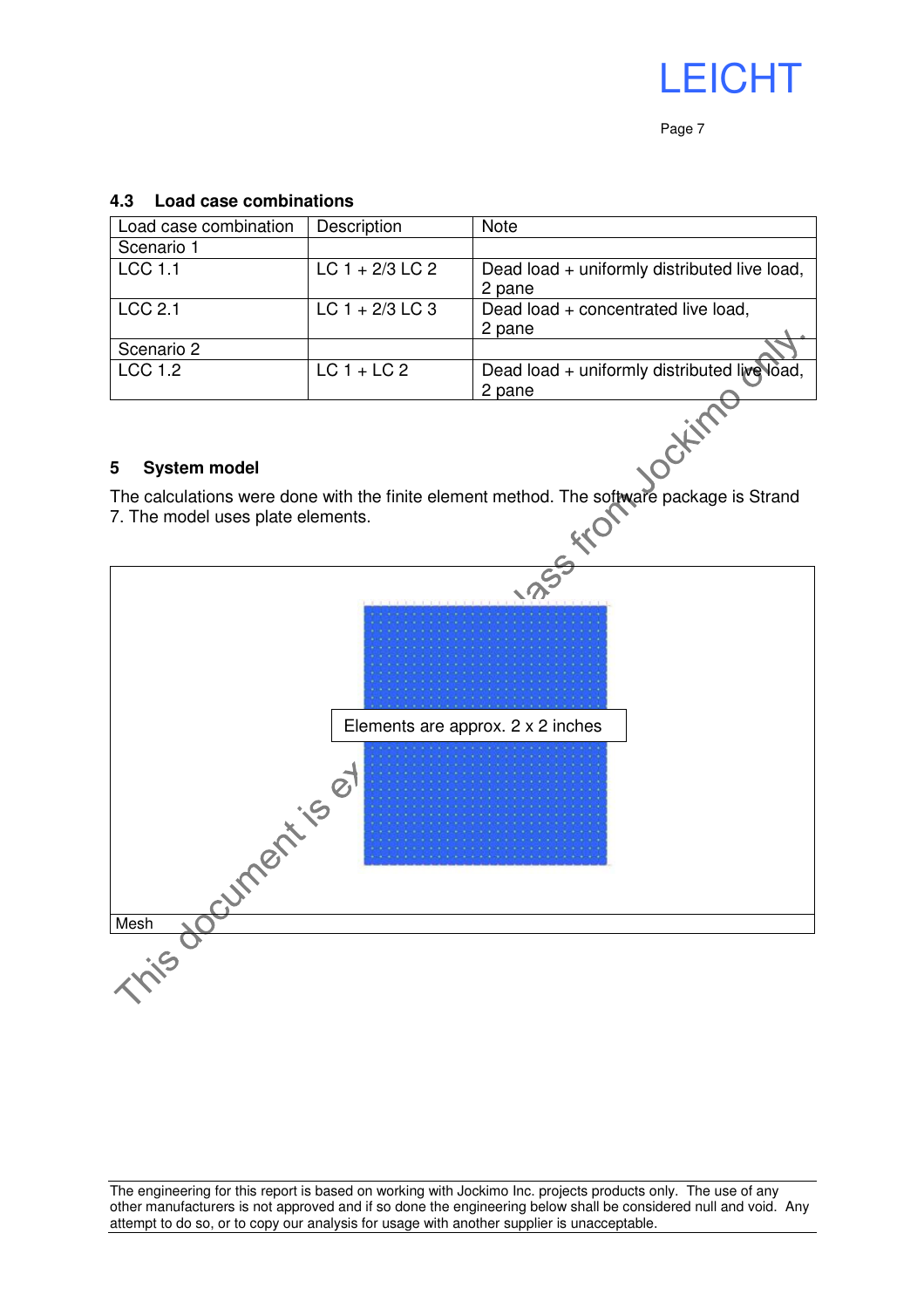#### **6 Stresses and deflections**

The calculation includes geometrical nonlinearity.

#### **6.1 Deflections - serviceability state**

In the following calculation three panes and the lamination are considered.



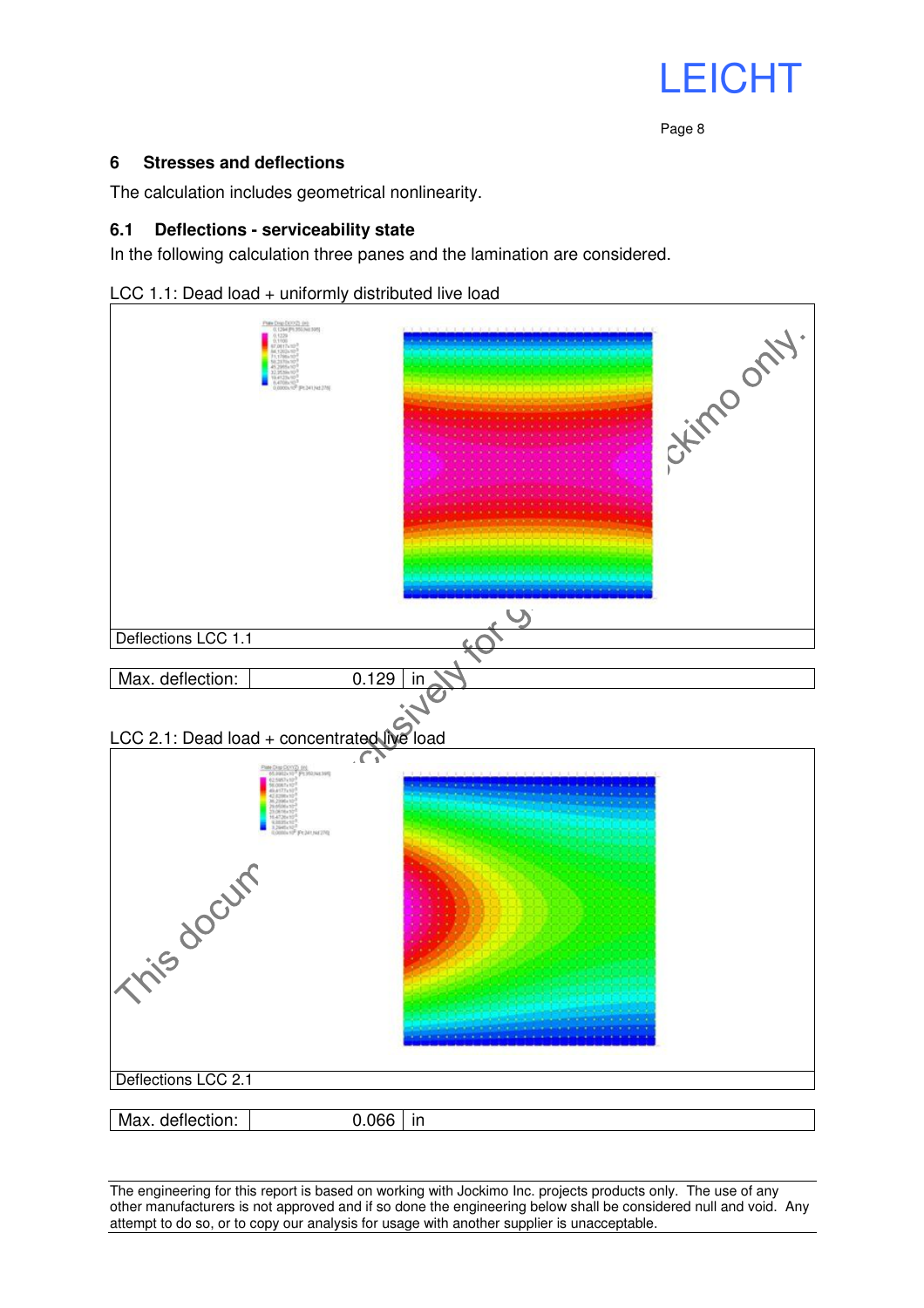

#### **6.2 Stresses**

#### 6.2.1 Scenario 1

In the following calculation only two panes are considered with 2/3 of the load.

LCC 1.1: Dead load + uniformly distributed live load

Plate stress 11

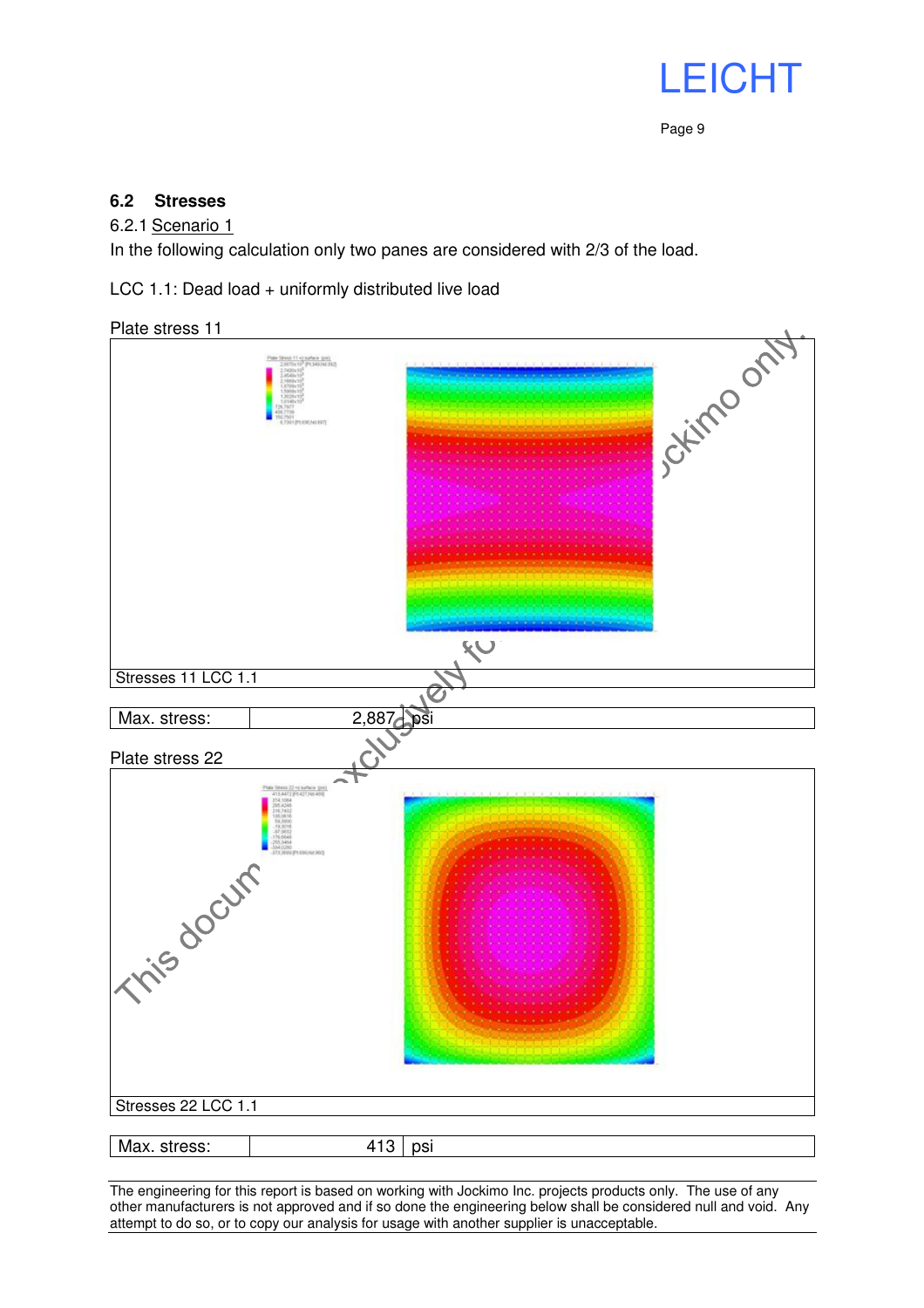

#### LCC 2.1: Dead load + concentrated live load

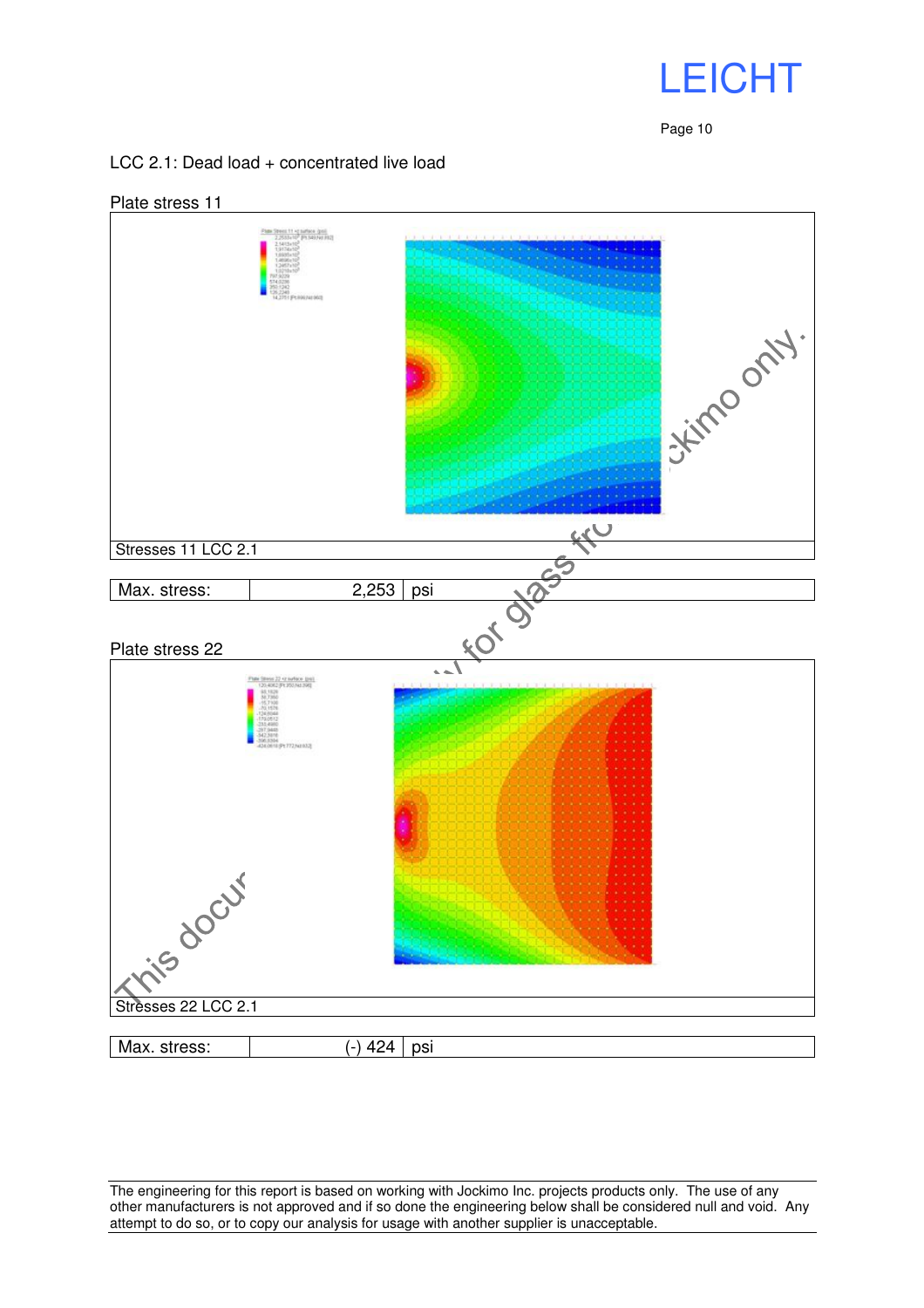

#### 6.2.2 Scenario 2

In the following calculation only two panes are considered with full of the load.

LCC 1.2: Dead load + uniformly distributed live load

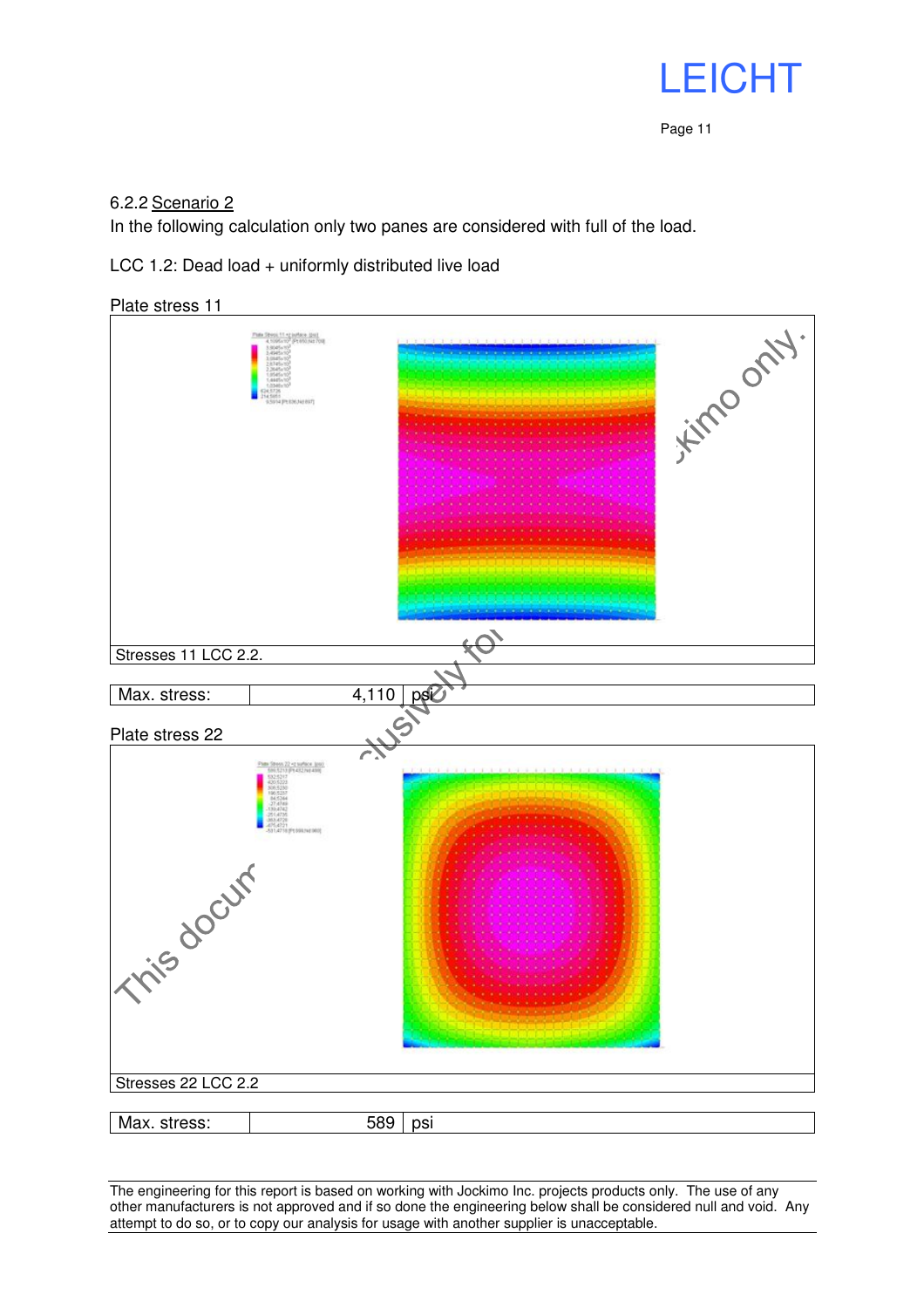

#### **7 Design**

#### **7.1 Requirements and Performance by Code**

It is assumed that the edges of the glass sheets are seamed or polished.

| Code                                                                                                                    | Criteria                                     | Value              |  |  |  |  |  |  |
|-------------------------------------------------------------------------------------------------------------------------|----------------------------------------------|--------------------|--|--|--|--|--|--|
| IBC, Chapter 16, Table 1604.3                                                                                           | Deflection                                   | L/360              |  |  |  |  |  |  |
| <b>ASTM E1300</b>                                                                                                       | <b>Stresses</b><br>Load duration<br>10 years | OCH1.<br>3,878 psi |  |  |  |  |  |  |
| CHIM<br>Requirements by the manufacturer<br>7.2                                                                         |                                              |                    |  |  |  |  |  |  |
| In this case there are no additional requirements by the manufacturer.                                                  |                                              |                    |  |  |  |  |  |  |
|                                                                                                                         |                                              |                    |  |  |  |  |  |  |
| SSSKICIT<br><b>Deflections (Scenario 1)</b><br>7.3<br>$L = 58"$<br>LCC 1.1: Dead load + uniformly distributed live load |                                              |                    |  |  |  |  |  |  |
| Deflections                                                                                                             | Value                                        | Confirmation       |  |  |  |  |  |  |
| 0.129"                                                                                                                  | $L/360 = 58/360 = 0.161"$                    | o.k.               |  |  |  |  |  |  |
| <b>Stresses - Scenario 1</b><br>7.4<br>LCC 1.1: Dead load + uniformly distributed live load                             |                                              |                    |  |  |  |  |  |  |
| Design stress                                                                                                           | Value                                        | Confirmation       |  |  |  |  |  |  |
| 2,887 psi                                                                                                               | 3,878 psi                                    | o.k.               |  |  |  |  |  |  |
|                                                                                                                         |                                              |                    |  |  |  |  |  |  |

### **7.5 Stresses – Scenario 2**

LCC 1.2: Dead load + uniformly distributed live load

| Design stress   | Value          | Confirmation |
|-----------------|----------------|--------------|
| NDSI<br>ъ,<br>w | ,478 psi<br>4. | v.n.         |
|                 |                |              |

#### **7.6 Summary**

The analysis of the stresses and deflections show sufficient safety for the glass panels.